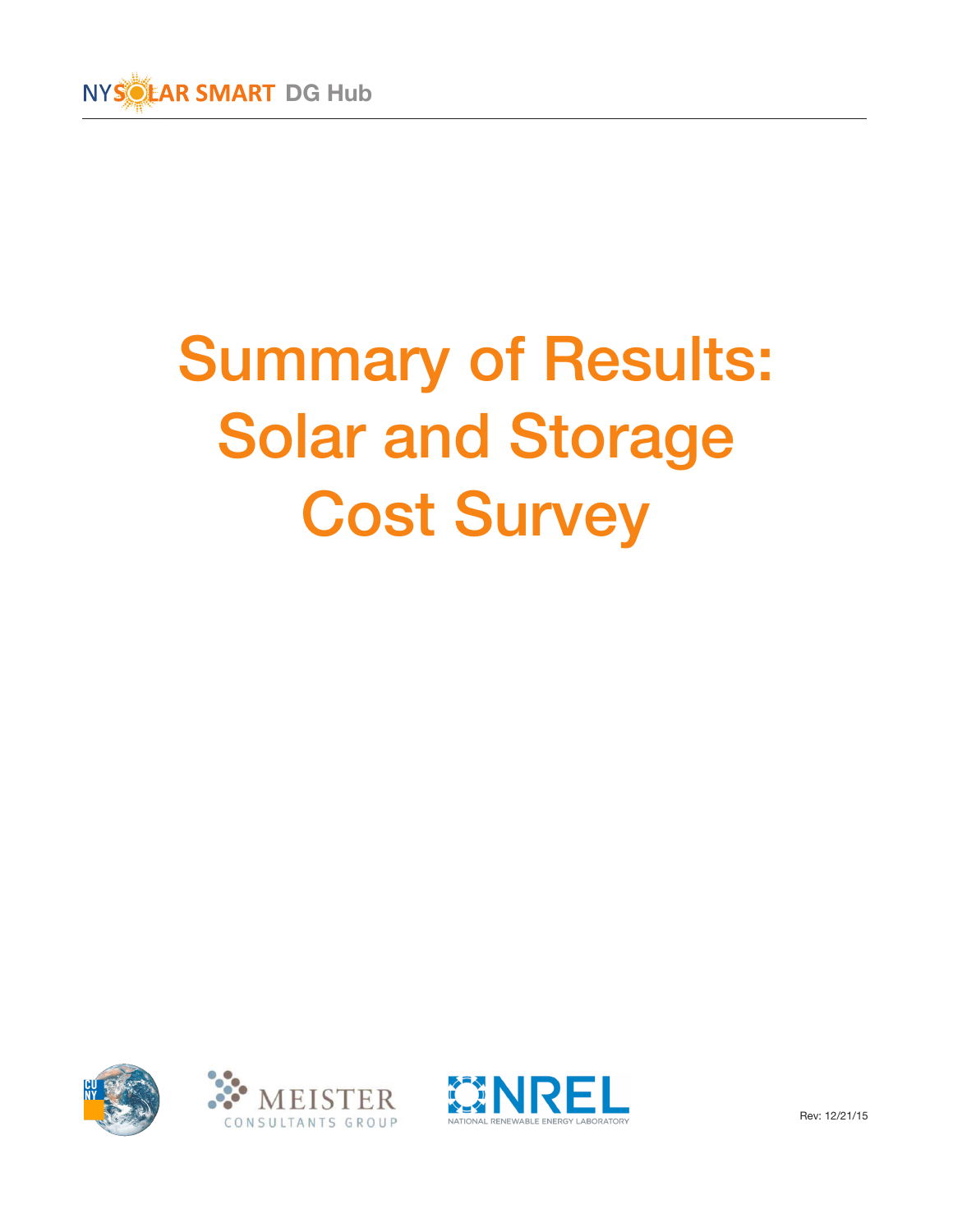# **TABLE OF CONTENTS**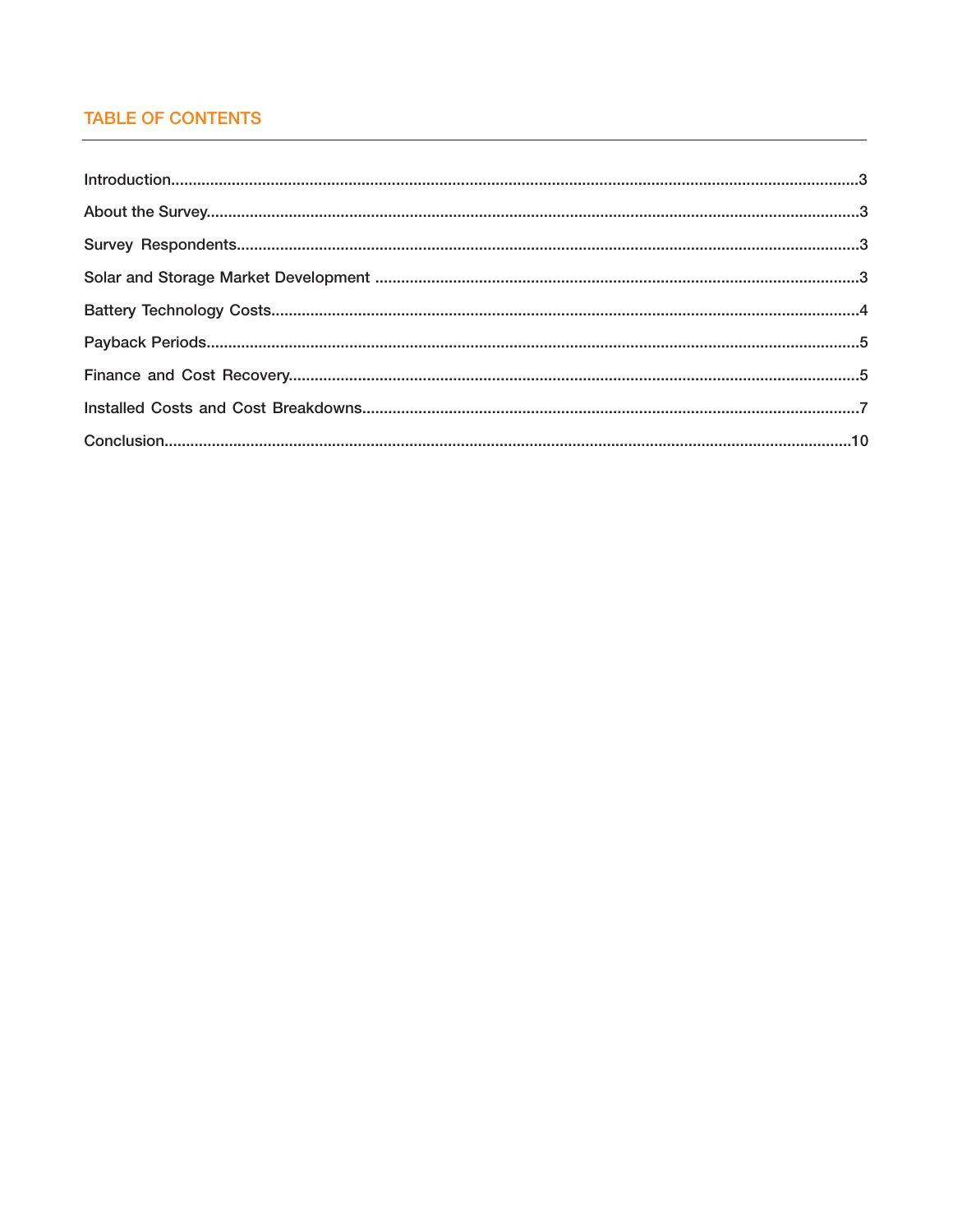The NYSolar Smart Distributed Generation (DG) Hub is a comprehensive effort to develop a strategic pathway to a more resilient distributed energy system in New York that is supported by the U.S. Department of Energy and the State of New York. This DG Hub survey was undertaken to obtain a snapshot of the resilient solar market (i.e. solar+storage market) in New York City. For information on other aspects of the resilient PV market, please see additional DG Hub resources, including factsheets on hardware components, economics and finance, permitting, and a glossary of solar+storage terms at: www.cuny.edu/DGHub.

## About the Survey

The need to reduce grid constraints, anticipated opportunity from the Reforming the Energy Vision initiative, and the widespread power outages that followed Hurricane Sandy has brought increased attention to solar+storage in New York. To gain a better understanding of this market, solar and storage market participants were surveyed on solar+storage project information including: location, size, use, hardware and soft costs, financing, opportunities for cost reductions, and more. Below is an aggregated analysis of the solar+storage cost survey results, which will be used to support DG Hub projects including the development of a resilient solar calculator and roadmap.

### Survey Respondents

Over a two-month period, 25 respondents completed a survey on the costs of resilient solar. Participants included energy storage and solar developers, energy advisers, engineering consultants, environmental advocates, governmental agencies, and non-profit organizations. Participants responded to the survey online and through phone interviews. Data from phone interviews were entered directly into the online survey platform for analysis.

### Solar and Storage Market Development

Of the 25 respondents, 14 (56%) reported being active in the solar+storage space. Seventy-six percent (76%) reported completing work on solar and battery projects at some point in their company's past (Figure 1).

Solar and storage projects remain a small fraction or minor business line for most respondents. Seventy-two percent (72%) listed solar and storage as being less than 25% of their total development volume. Only four respondents indicated that solar and storage or hybrid projects (solar, storage and an additional generator) comprised more than 50% of their total projects with two indicating solar and storage was 100% of their project volume.



Figure 1. Respondent Breakdown

Eleven respondents (44%) confirmed they had completed projects in the U.S. within the past year. The majority were

residential (<20 kW) and large commercial (101 kW – 1 MW) systems – at 250 projects and 150 projects, respectively. Roughly 35 small commercial (21 kW-100 kW) projects were completed, 5 industrial (>1 MW onsite) and a utility (>1MW offsite) project had been completed by the full set of respondents. Approximately 90% of systems were grid-tied with battery back-up, with 10% designed as off-grid-only systems. Fifty percent (7/14) of survey respondents indicated that resilience was either the primary or a highly motivating factor behind solar+storage installations.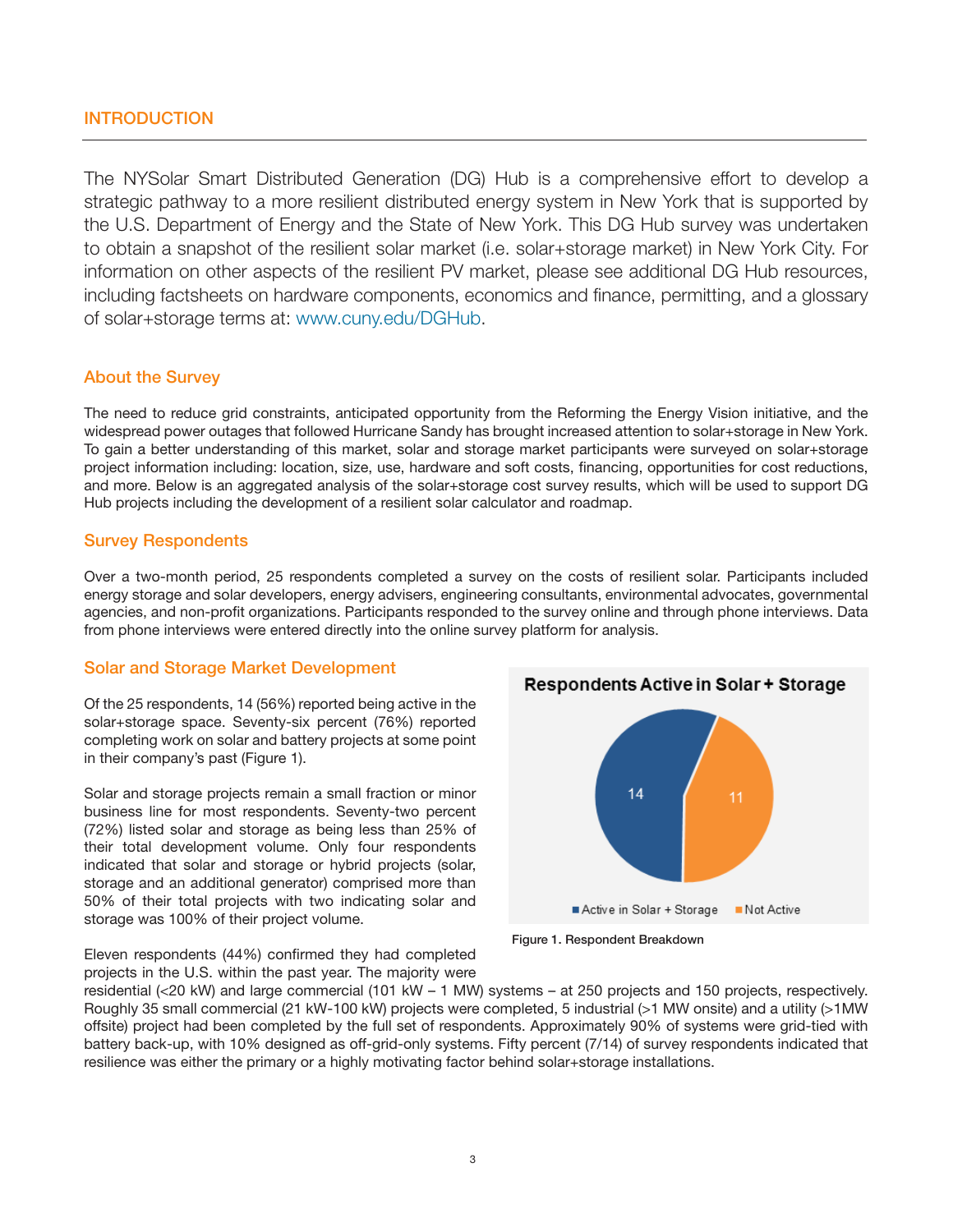# Battery Technology Costs

Respondents reported using a wide variety of storage chemistries:

- Lithium-ion was the most common with 11/15 (73%) respondents stating they use this technology.
- Lead acid was the second most common with 8/15 (53%).
- Zinc Air batteries were reported by three respondents (20%).

Other technologies mentioned included, but were not limited to, flywheels, gel batteries, flow batteries, and lead carbon batteries.

The prices paid for lithium ion batteries in the past 6 months ranged from less than \$400/kWh to greater than \$600/kWh with an average of approximately \$528/kWh. Lead acid batteries ranged from \$100/kWh to more than \$200/kWh with an average of approximately \$190/kWh (Figure 2). Other batter chemistry costs ranged from \$160/kWh to \$5,000/kWh.

There was not enough data to determine a blended \$/kWh installed cost across size classes for a full solar+storage system.





Figure 2. Frequency Distributions of Battery Chemistry Costs Based on Survey Responses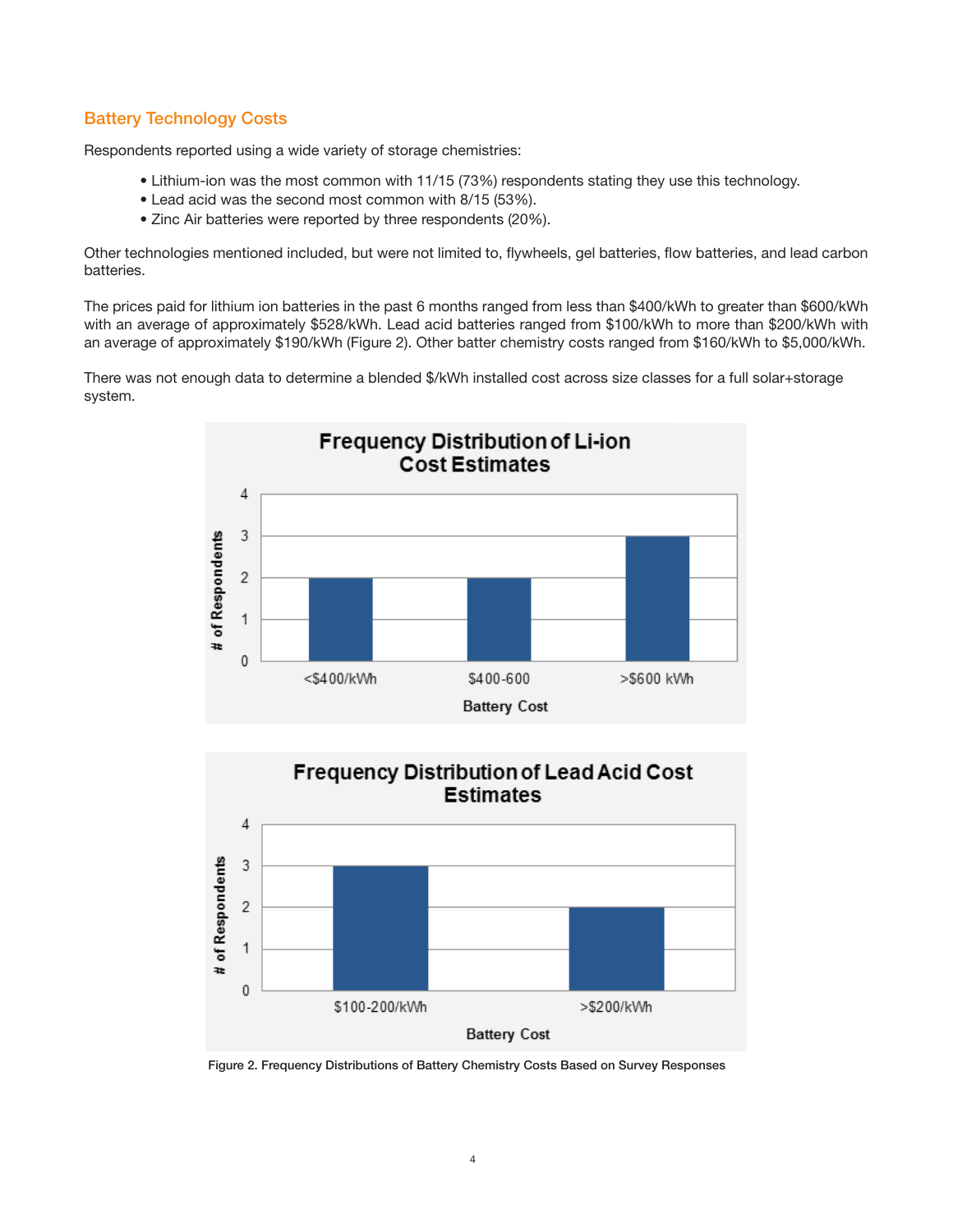### Payback Periods

The majority of responses regarding payback periods were heavily geared toward the commercial and industrial sectors. Commercial payback periods ranged from 4.17 years to 25 years with an average 9.17 years. Some respondents' projects were completed several years ago, before hardware cost declines and the emergence of business models which have led to lower observed payback periods for projects. Project economics can also vary substantially based on building type and host-site load profiles. The industrial sector had fewer data points, but a similar payback range of 5 to 20 years, with an average payback of 7.1 years. The residential sector had limited responses, one of which indicated there was not yet a payback (Figure 3).



# Finance and Cost Recovery

Respondents were asked to specify which incentive programs they had leveraged in New York in the past. Some respondents indicated they used the California Self Generation Incentive Program (SGIP) for their out-of-state installations under the "Other" category (Figure 4).

Projects which indicated they used multiple cost reduction strategies (e.g incentives and revenue streams) were further examined. The most common combinations were tax credits with the Demand Management program (5), or tax credits, MACRS and the Demand Management program (4) (Figure 5).

Respondents were also asked about the importance of different revenue in terms of recouping costs, including:

- time-of-use shifting  $\bullet$  incentives
- 
- peak shaving and demand charge reduction tax credits
- 
- demand response programs
- 
- Twelve respondents provided feedback. Peak shaving and demand charge reduction were listed as the most important factors when recouping the costs of solar and storage. Several respondents also stressed the importance of incentives as either their first or second choice.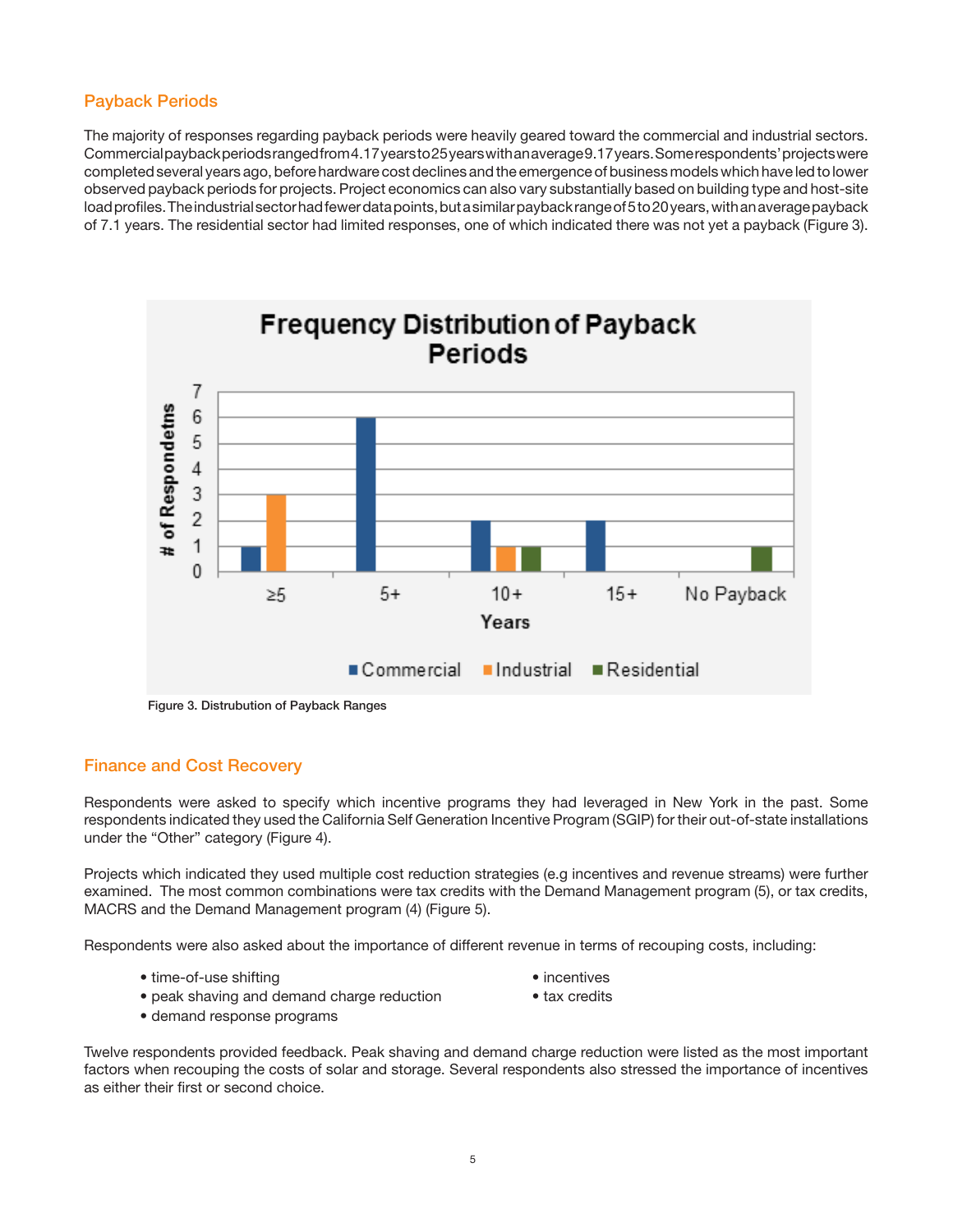# What incentive programs or revenue streams have you leveraged for installations in the past?



- Federal tax credits
- Demand Management Program (New York City)
- Other
- NYC tax abatement (New York City)
- Modified Accelerated Cost Recovery System (MACRS)
- Ancillary service markets
- NY-SUN MW Block bonus incentives (New York State)

Figure 4. Summary of Incentives Leveraged



Figure 5. Frequency Distribution of Projects Using Multiple Revenue Streams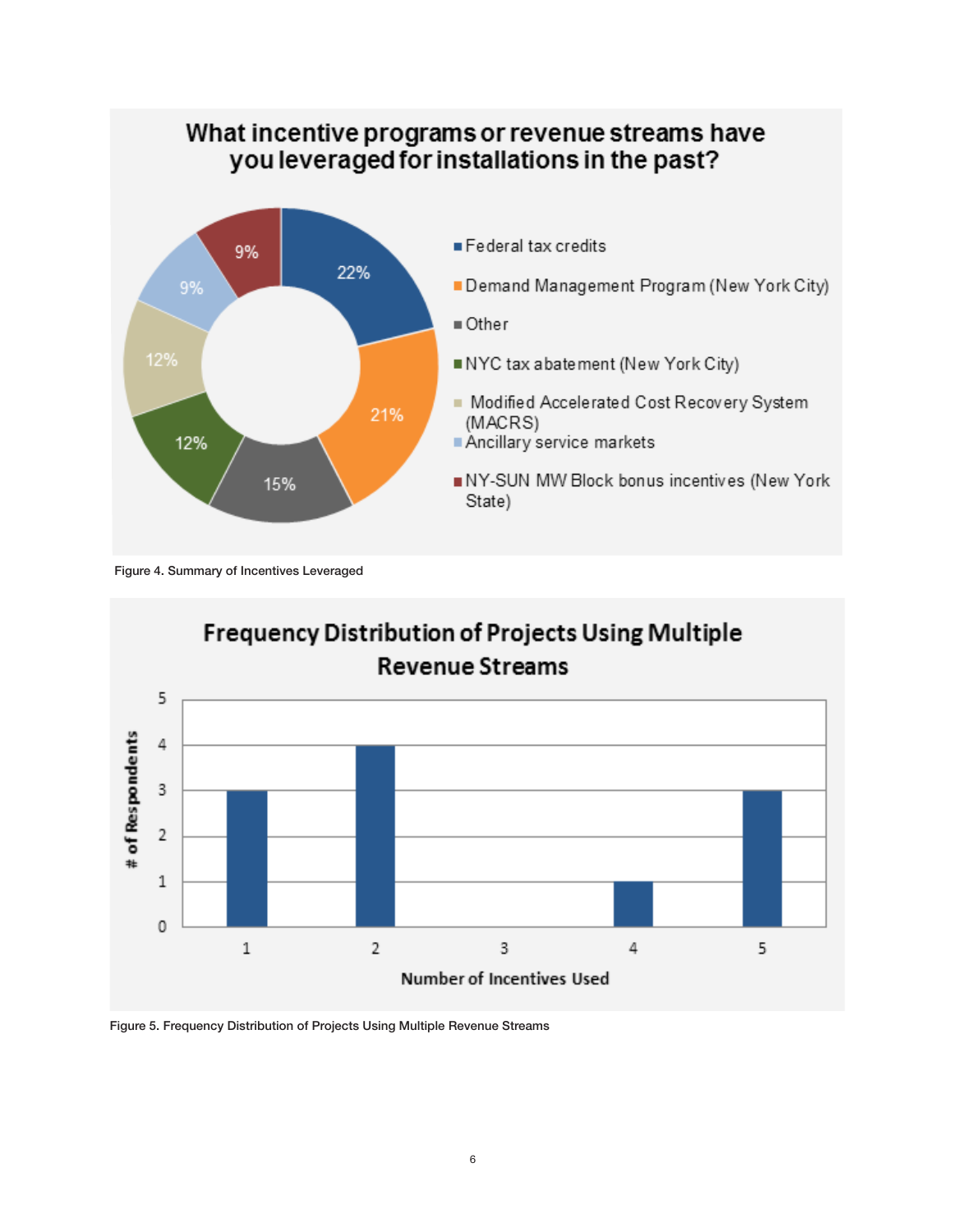Finally, respondents were asked to describe how the majority of their solar and storage projects were financed. Thirdparty ownership is presently the predominate model for projects, totaling 48% of financing projects between PPA and lease options (Figure 6).



Figure 6. Financing Options for Solar and Storage

### Installed Costs and Cost Breakdowns

Participants were asked to rank soft cost components on their total contribution to installed costs. Eleven participants responded to this question. Five respondents indicated that permitting was the largest contributor to non-hardware installed costs, primarily due to delays. A copy of the survey question and summary of the full results follows.

30. Please rank the following challenges in terms their contribution to increasing installed costs of solar+storage systems. (Rank by order of importance, with 1 contributing most to soft costs)

| Ħ |   | hterconnection challenges                        |
|---|---|--------------------------------------------------|
| Ħ |   | Permitting challenges                            |
| Ħ |   | $\leftarrow$ Financing challenges                |
| Ħ | ÷ | Other regulatory challenges                      |
| Ħ |   | Hardware challenges (i.e. material availability) |
| Ħ | ٠ | Software challenges                              |

Figure 7. Soft Cost Survey Question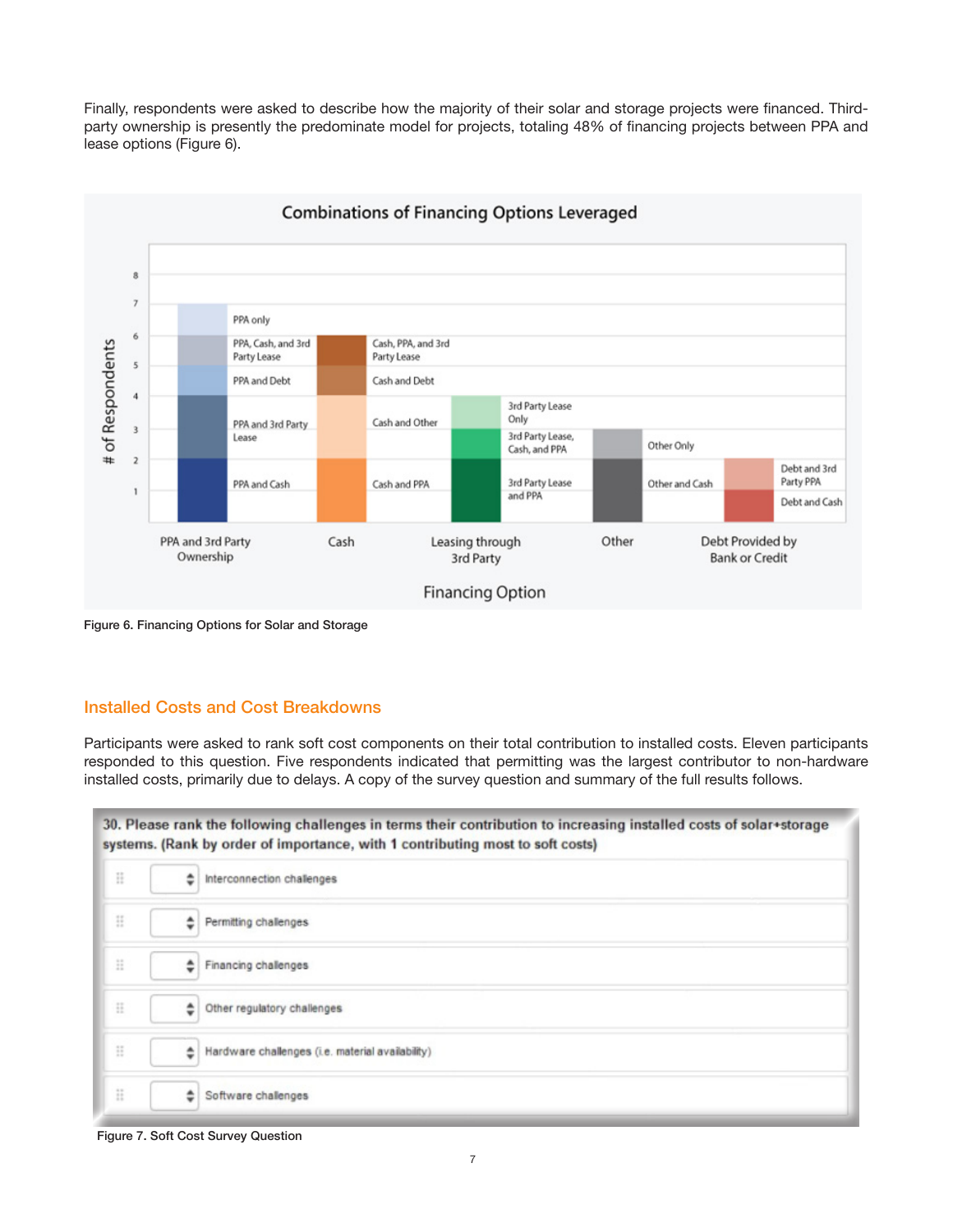Respondents were asked to rank these cost components based on their contribution to installed costs on a scale from one to six, one being the most important contributor to installed costs and six being the least important contributor to installed costs. The figures below present the respondents rankings for each installed cost challenge (Figure 8).















8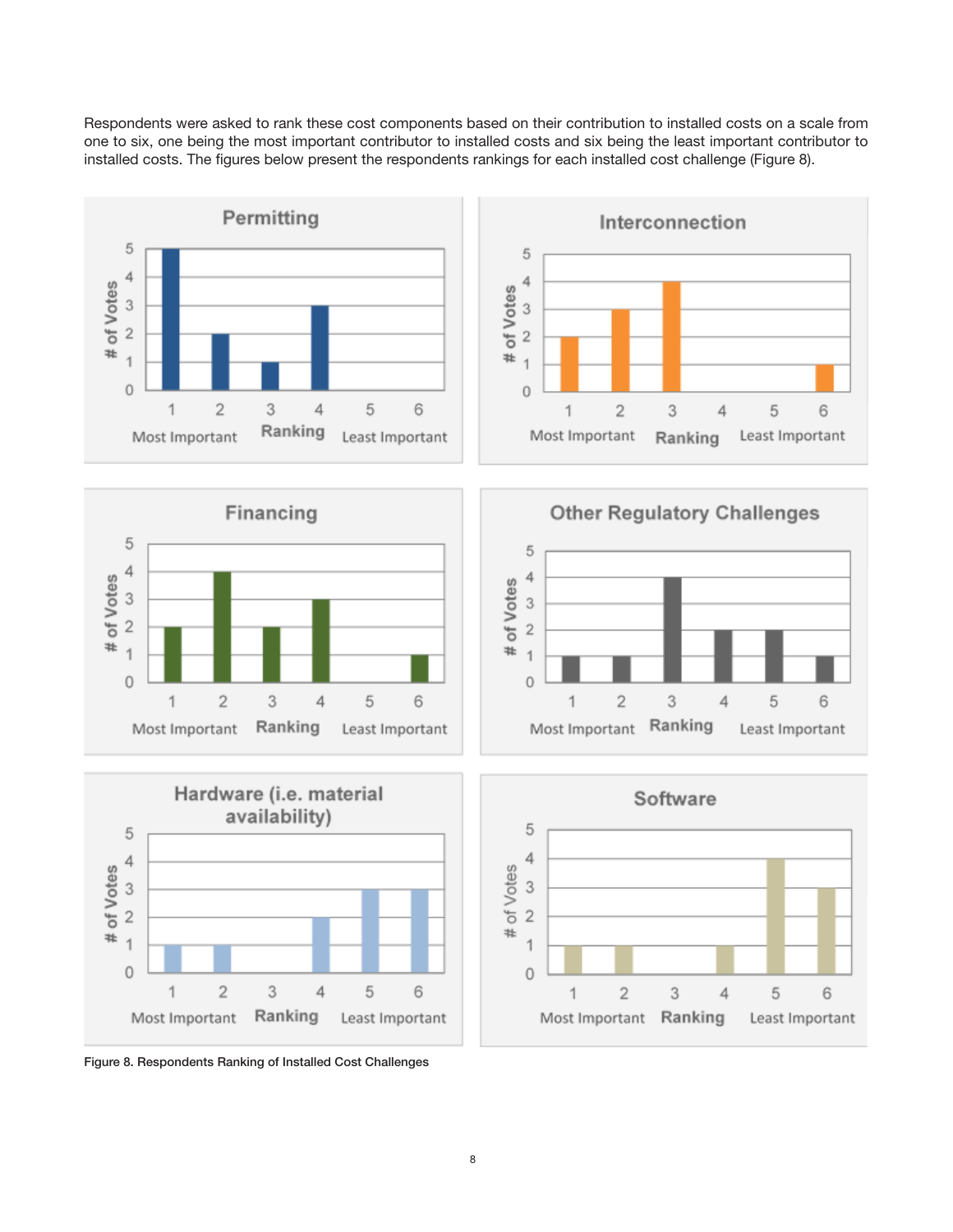



Figure 8. Weighted Ranking of Sof Cost Drivers

Participants were also asked to approximate installed cost contributions of hard<sup>1</sup>, soft<sup>2</sup>, and balance of system<sup>3</sup> cost components by percentage. Eight participants responded to this question.

In the residential and commercial sectors, batteries, modules, permitting, and labor were the primary cost drivers. In the utility sector, batteries and modules were the main drivers of installed costs. Across all industries, the capital costs of batteries and modules were the leading components of installed costs, while permitting was the largest soft cost driver.

When considering soft costs within the commercial sector, respondents indicated soft cost contributions ranged from 10% to 50%, with an average of 27%. This aligns with the approximately 25% soft cost contribution for solar-only systems as reported by Department of Energy-funded research.<sup>4</sup>

The balance of system costs for the commercial sector averaged 73%. Balance of system costs for solar-only projects accounts for 64% of overall project costs based on the same research study. Industry surveys have estimated that balance of system costs for li-ion storage projects are approximately 66% of costs.<sup>5</sup>

<sup>1</sup> Hardware costs include the cost of hardware such as the panels, inverters, wiring, battery, charge controller and control software.

<sup>2</sup> Soft costs include the costs for customer acquisition, installation labor, permitting, inspection, and interconnection.

<sup>3</sup> Balance of system costs include all system costs, excluding panels and batteries.

<sup>4</sup> Rocky Mountain Institute. (2014). SIMPLE: Solar Balance of System Costs. Produced for the U.S. Department of Energy Sunshot Initiative. Available at: http://rmi.org/simple.

<sup>5</sup> Paulous, B. (November 2014). The Next Big Opportunity to Drop Balance of System Costs: Batteries. Green Tech Media. Available at: http://www.greentechmedia.com/articles/read/lowering-the-cost-of-batteries-through-lower-bos.